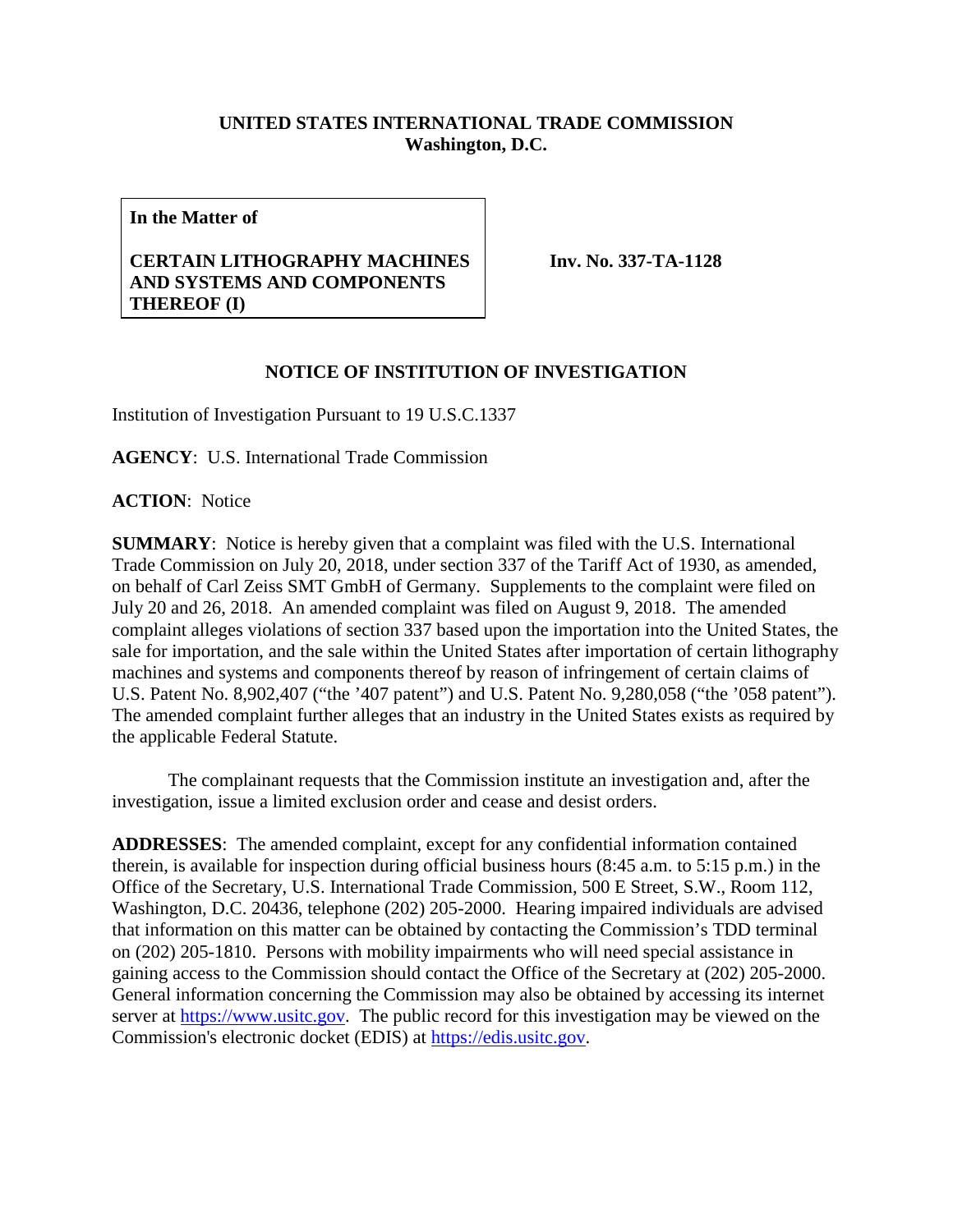**FOR FURTHER INFORMATION CONTACT**: Katherine Hiner, The Office of the Secretary, Docket Services, U.S. International Trade Commission, telephone (202) 205-1802.

## **SUPPLEMENTARY INFORMATION**:

**AUTHORITY**: The authority for institution of this investigation is contained in section 337 of the Tariff Act of 1930, as amended, 19 U.S.C. 1337, and in section 210.10 of the Commission's Rules of Practice and Procedure, 19 C.F.R. 210.10 (2018).

**SCOPE OF INVESTIGATION:** Having considered the amended complaint, the U.S. International Trade Commission, on August 15, 2018, **ORDERED THAT** –

(1) Pursuant to subsection (b) of section 337 of the Tariff Act of 1930, as amended, an investigation be instituted to determine whether there is a violation of subsection (a)(1)(B) of section 337 in the importation into the United States, the sale for importation, or the sale within the United States after importation of products identified in paragraph (2) by reason of infringement of one or more of claims 1-10, 12, 16, 17, 19-28, and 30-42 of the '407 patent and claims 1-9, 11, 13, 14, 17-22 and 24-29 of the '058 patent; and whether an industry in the United States exists as required by subsection (a)(2) of section 337;

(2) Pursuant to section 210.10(b)(1) of the Commission's Rules of Practice and Procedure, 19 C.F.R. 210.10(b)(1), the plain language description of the accused products or category of accused products, which defines the scope of the investigation, is "lithography machines that use projection objectives to project circuit patterns drawn on a 'mask' or 'reticle' onto a photoresist on a silicon wafer, components of the lithography machines, and systems related to the operation of the lithography machines";

(3) For the purpose of the investigation so instituted, the following are hereby named as parties upon which this notice of investigation shall be served:

(a) The complainants are:

Carl Zeiss SMT GmbH Carl-Zeiss-Straße 22 Oberkochen, Germany 73447

(b) The respondents are the following entities alleged to be in violation of section 337, and are the parties upon which the amended complaint is to be served:

> Nikon Corporation Shingawa Intercity Tower C 2-15-3 Konan Minato-ku Tokyo 108-6290 Japan